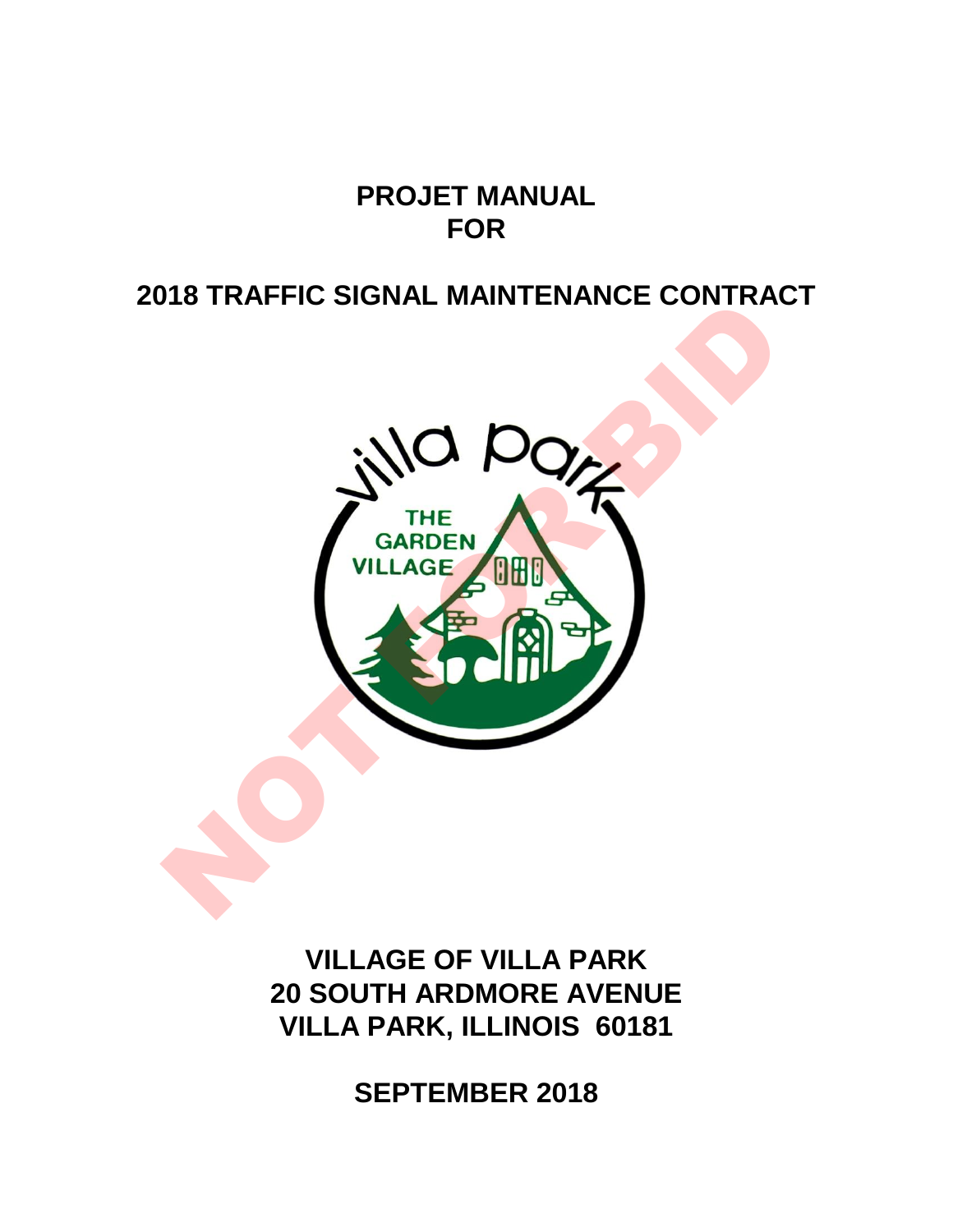## 2018 TRAFFIC SIGNAL MAINTENANCE CONTRACT

## **TABLE OF CONTENTS**

### **PAGE NO.**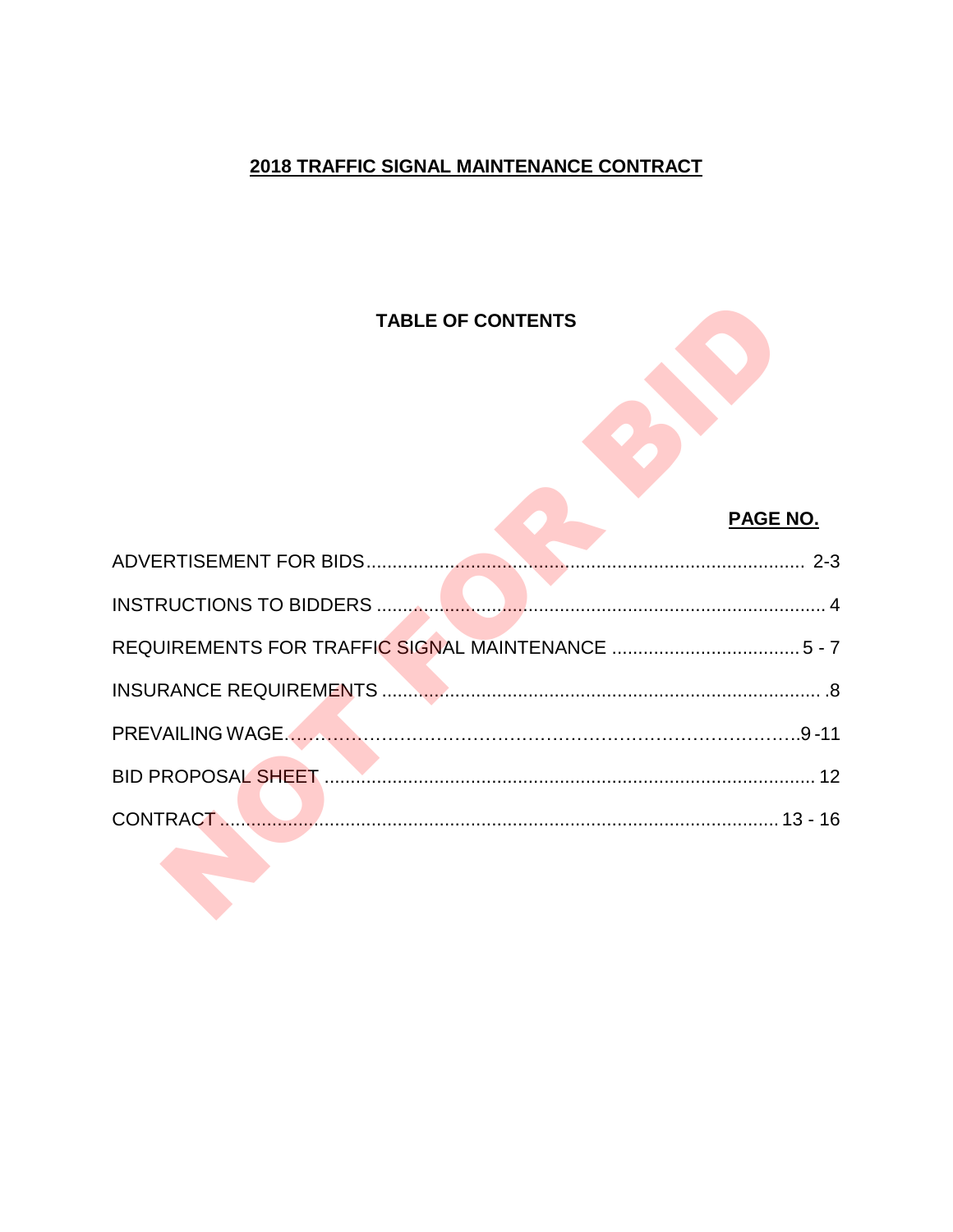#### **ADVERTISEMENT FOR BID VILLAGE OF VILLA PARK Friday, August 31, 2018**

#### **PROJECT**: **2018 TRAFFIC SIGNAL MAINTENANCE CONTRACT**

This contract is for the maintenance of traffic signals located at the intersections of St. Charles Road and Westmore Avenue, St. Charles and Addison Avenue, St. Charles and Ardmore Avenue and St. Charles and Villa Avenue. The maintenance contract includes traffic control standards, control boxes, and all other related equipment

#### **BID DEADLINE: TUESDAY, SEPTEMBER 18, 2018 AT 10:00 A.M.**

The Village reserves the right to extend the Bid Deadline from this date and time to accept Bids submitted after the Bid Deadline, as the Village, in its sole discretion, determines is in the best interest of the Village.

#### **NOTICE:**

Sealed proposals for the **2018 TRAFFIC SIGNAL MAINTENANCE CONTRACT** will be received by the Village of Villa Park Department of Public Works Villa Park, Illinois at the reception desk located at 11 W. Home Avenue, until the Bid Deadline. Immediately thereafter, the proposals will be publicly opened and read aloud at Public Works. Notwithstanding the foregoing, the Village reserves the right to defer, postpone, delay, or reschedule the Bid opening for such time and to such date as the Village, in its sole discretion, determines is in the best interest of the Village. contract is for the maintenance of traffic signals located at the intersections<br>
Since and Westmore Avenue, St. Charles and Addison Avenue, St. Charles and Nilla Avenue. The maintenance contract<br>
control standards, control

Proposals shall be submitted in accordance with the Contract Documents prepared by the Village of Villa Park, Department of Public Works.

#### **BID SECURITY**

Bid security shall be in the form of a certified check or cashier's check made payable to the Village of Villa Park in an amount of \$500 or a bid security in the amount of not less than five prevent (5%) of the Bid shall accompany each Bid in accordance with the Bidding documents.

#### **RIGHTS RESERVED:**

The Village of Villa Park reserves the right to reject any and all Bids, to waive any informalities or technicalities in bidding, and to accept the Bid which best serves the interest of the Village. The Village shall, in its sole discretion, determine what does or does not constitute an informality or technicality, and, in submitting a Bid, Bidder agrees to be bound by that determination.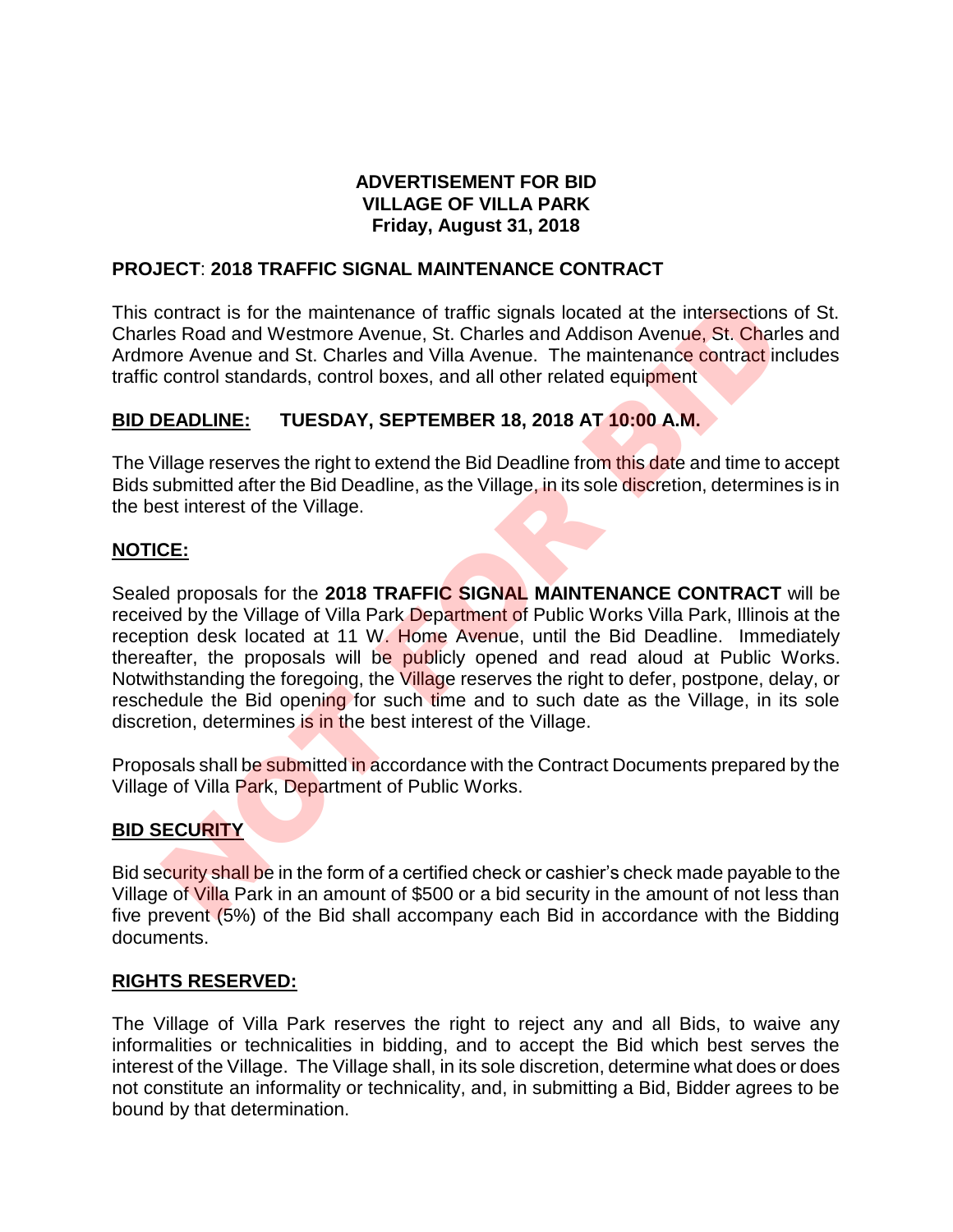#### **WAGE RATES:**

The contractor shall be required to pay not less than the prevailing wage rates on the project as established by the Village. Copies of these wage rates are on file in the office of the Public Works Department and incorporated in the Contract Documents.

#### **CONTRACT DOCUMENTS:**

The Bidding Documents are on file at the Public Works office, 11 W. Home Avenue, Villa Park, Illinois 60181.

# **PUBLISHED BY AUTHORITY OF THE VILLAGE OF VILLA PARK, ILLINOIS, DUPAGE COUNTY.** SHED BY AUTHORITY OF THE VILLAGE OF VILLA PARK, ILLINOIS, DU<br>
TIY.<br>
By:<br>
By:<br>
Rich Salemo<br>
Deputy Director of Public Works

By:

Rich Salerno Deputy Director of Public Works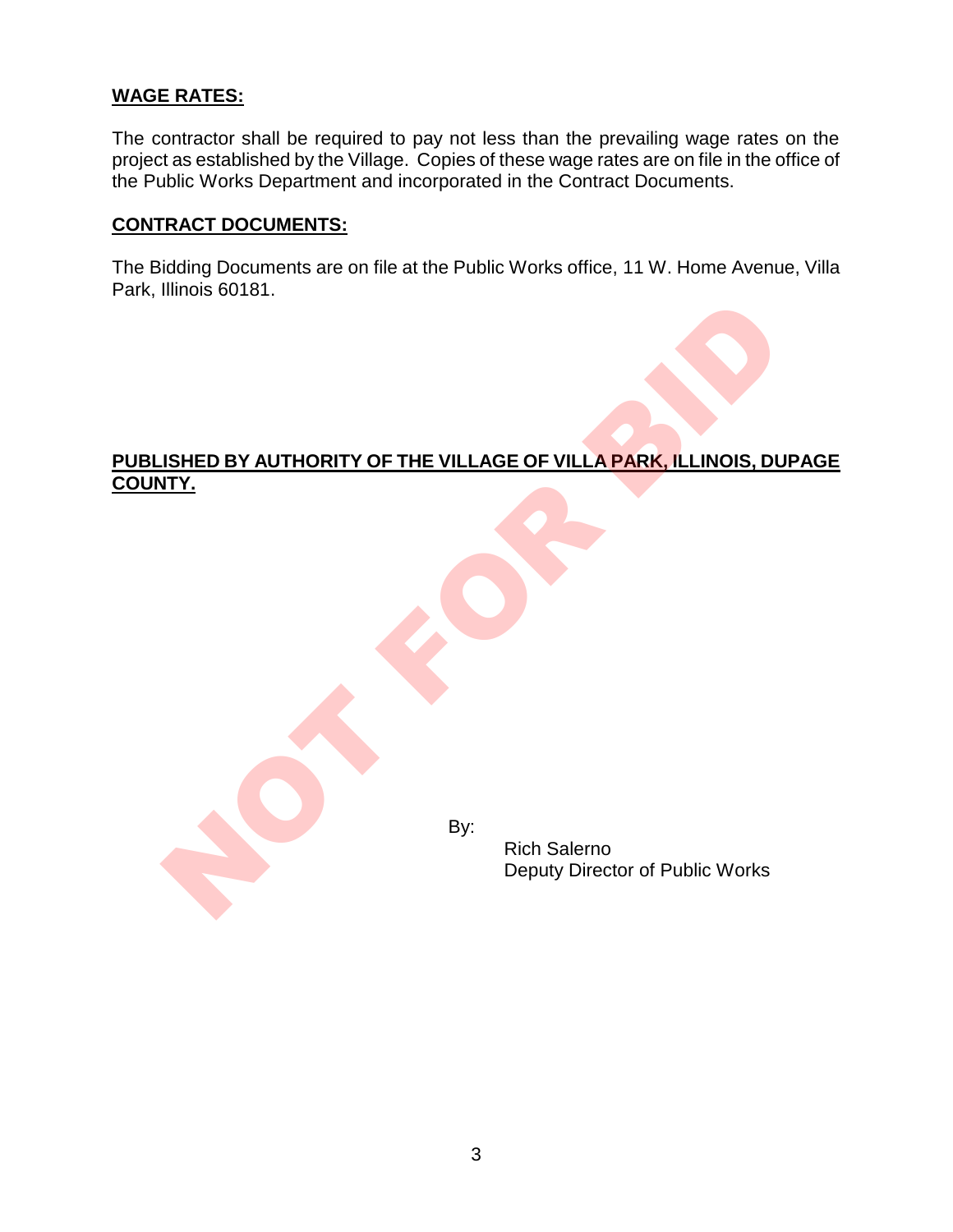#### **INSTRUCTIONS TO BIDDERS**

Proposals shall be to the Village of Villa Park on Bidder's letterhead or proposal form included in these specifications. Proposal shall be submitted in sealed envelope and addressed to the Director of Public Works, Village of Villa Park, Department of Public Works, 20 S. Ardmore Avenue, Villa Park, Illinois 60181 and shall be marked:

#### **SEALED PROPOSAL FOR 2018 TRAFFIC SIGNAL MAINTENANCE CONTRACT.**

Proposals must be received at the Village of Villa Park on or before **TUESDAY, SEPTEMBER 18, 2018 AT 10:00 A.M. LOCAL TIME.**

The Village of Villa Park reserves the right to defer the acceptance of a proposal for a period not to exceed thirty (30) calendar days after the date proposals are to be received and to waive technicalities and to reject any or all proposals, and to accept the proposal which best meets the requirements and needs of the Village.

The successful bidder shall be the bidder with the lowest **total** bid. Proposals must meet all contract requirements of the following section entitled **"REQUIREMENTS FOR TRAFFIC SIGNAL MAINTENANCE INCLUDING ALL RELATED EQUIPMENT FOR THE INTERSECTIONS OF ST CHARLES ROAD AND WESTMORE AVENUE, ST. CHARLES ROAD & ADDISON ROAD, ST. CHARLES ROAD & ARDMORE AVENUE, AND ST. CHARLES ROAD & VILLA AVENUE"**. EMBER 18, 2018 AT 10:00 A.M. LOCAL TIME.<br>
"illage of Villa Park reserves the right to defer the acceptance of a propose<br>
not to exceed thirty (30) calendar days after the date proposals are to be re<br>
wive technicalities an

This Traffic Signal Maintenance Contract is a **three year contract**. Bids submitted for a one (1) year contract will not be accepted. All acceptable bid proposals must be for the period starting October 1, 2018 and running through September 30, 2021.

Each bid must be accompanied by bid security made payable to the Village of Villa Park in an amount of \$500.

Federal and state taxes are not to be included in the proposal prices.

Proposal prices shall be firm for forty-five (45) calendar days.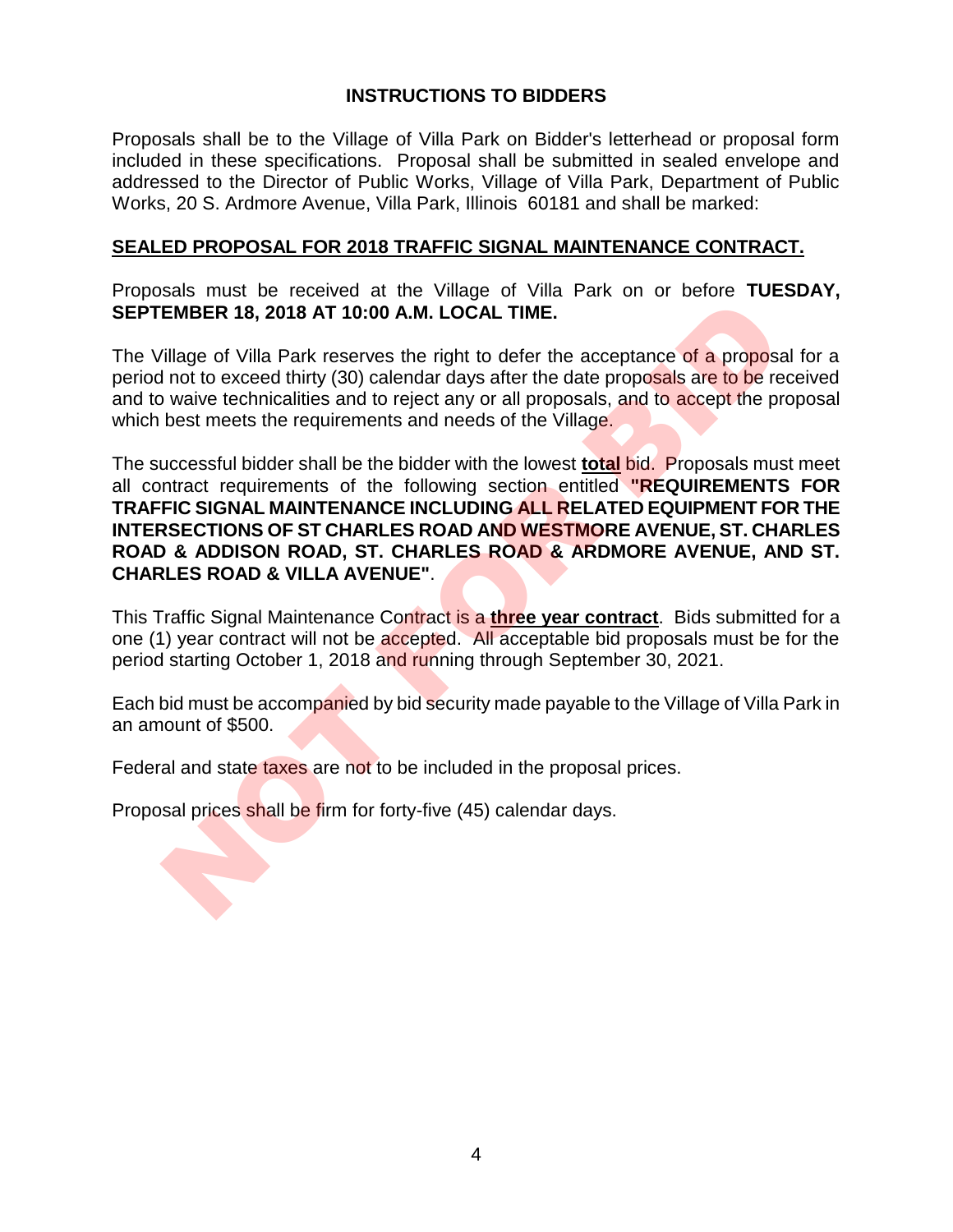#### **REQUIREMENTS FOR TRAFFIC SIGNAL MAINTENANCE INCLUDING ALL RELATED EQUIPMENT FOR THE INTERSECTIONS OF ST. CHARLES ROAD & WESTMORE AVENUE, ST. CHARLES ROAD & ADDISON ROAD, ST. CHARLES ROAD & ARDMORE AVENUE, AND ST. CHARLES & VILLA AVENUE**

- 1. Patrol the traffic control signal system once every two (2) weeks and replace burned out or damaged lamps, L.E.D. bulbs, neon tubes, and sockets regardless of cause, as may be required. The reflector and lens will be cleaned each time a lamp is replaced or as needed.
- 2. Keep signal posts, control pedestals, and foundations in alignment at all times.
- 3. Keep signal posts and control pedestals tight on foundation.
- 4. Keep signal heads and control housings tight on their pedestals and properly adjusted.
- 5. Keep detector equipment in proper working order at all times.
- 6. Check the controllers, relays, and detectors at least once every two (2) weeks to ascertain that they are functioning properly and make all necessary repairs and replacements.
- 7. Furnish and install temporary controller whenever necessary.
- 8. Maintain proper timing and dial settings of the controls and detector relays as directed.
- 9. Keep interior of control housing in a neat and workmanlike manner at all times. Replace cabinet air filters where applicable as condition dictates.
- 10. Remove to clean and overhaul each control unit, relays, special auxiliary control equipment and time clock once a year or more frequently if necessary. A record tag shall be attached to each controller on which shall be indicated the date of overhaul or other service work. out of daintigetal affilips, L.E.D. butus, heori tubes, and sockets regarderess on<br>as may be required. The reflector and lens will be cleaned each time a l<br>replaced or as needed.<br>Keep signal posts and control pedestals tig
- 11. Clean, adjust, and overhaul motors in flashing signals whenever it is necessary.
- 12. Replace burned out fuses.
- 13. Clean reflectors, lenses, and lamps once every four (4) months.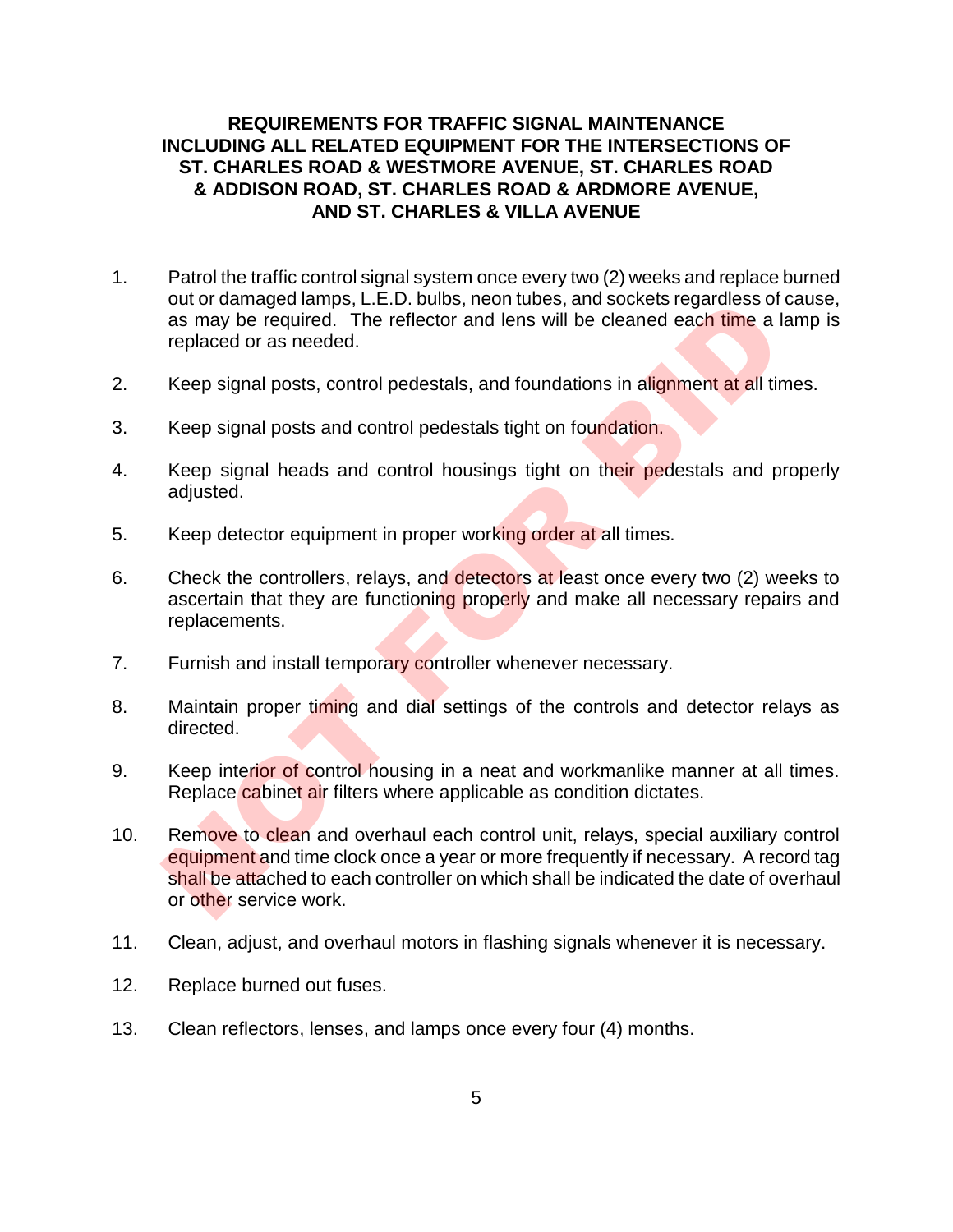- 14. Wash all painted components exposed to weather at intervals not exceeding twelve (12) months.
- 15. Keep all painted components exposed to weather painted.
- 16. Replace defective or damaged equipment which is part of the specific traffic control installation.
- 17. Repair or replace any and all equipment damaged by any cause whatsoever, except damage resulting from major disasters declared in DuPage County such as fires, floods, acts of public enemy, riots, and acts of God.
- 18. The Contractor reserves the right to make recovery for damage to any part of the installation or systems from the party causing the damage.
- 19. Whenever repairs at a signalized intersection require that the controller be disconnected, the Contractor shall place a stop sign on each approach to the intersection as a temporary means of regulating traffic. However, if power is available, the Contractor shall install a flasher, flashing red on all approaches to the intersection.
- 20. Respond to emergency calls from authorized parties twenty-four (24) hours a day, including Saturdays, Sundays, and holidays. Controller failure, lights out, knockdowns, or two (2) red lights out at an intersection are considered emergencies. All emergencies must be responded to within two (2) hours of notification.
- 21. Visually inspect timing intervals and coordination programs. Maintain proper coordination between interconnected controllers; the Contractor shall make no changes to the timing plans unless approved by the Director of Public Works or his designee. The Contractor must have updated controller databases of the signal system in Econolite Aries software and must compare them to the Central Computer databases at least once a month. The Contractor shall be responsible for obtaining and using PC Anywhere or similar software in order to connect to the system via the Central Computer. The Director of Public Works or his designee must give approval prior to any connection with the Central Computer. Repair or replace any and all equipment damaged by any cause whatsoever,<br>damage resulting from major disasters declared in DuPage County such a<br>floods, acts of public enemy, riots, and acts of God.<br>The Contractor researse
- 22. Maintain all interconnect fiber cables and transceivers throughout the St. Charles Road system, including from the Master Controller to the Central Computer located in the Village of Villa Park Public Works building.
- 23. Ensure that push buttons are present, pointed in the correct direction and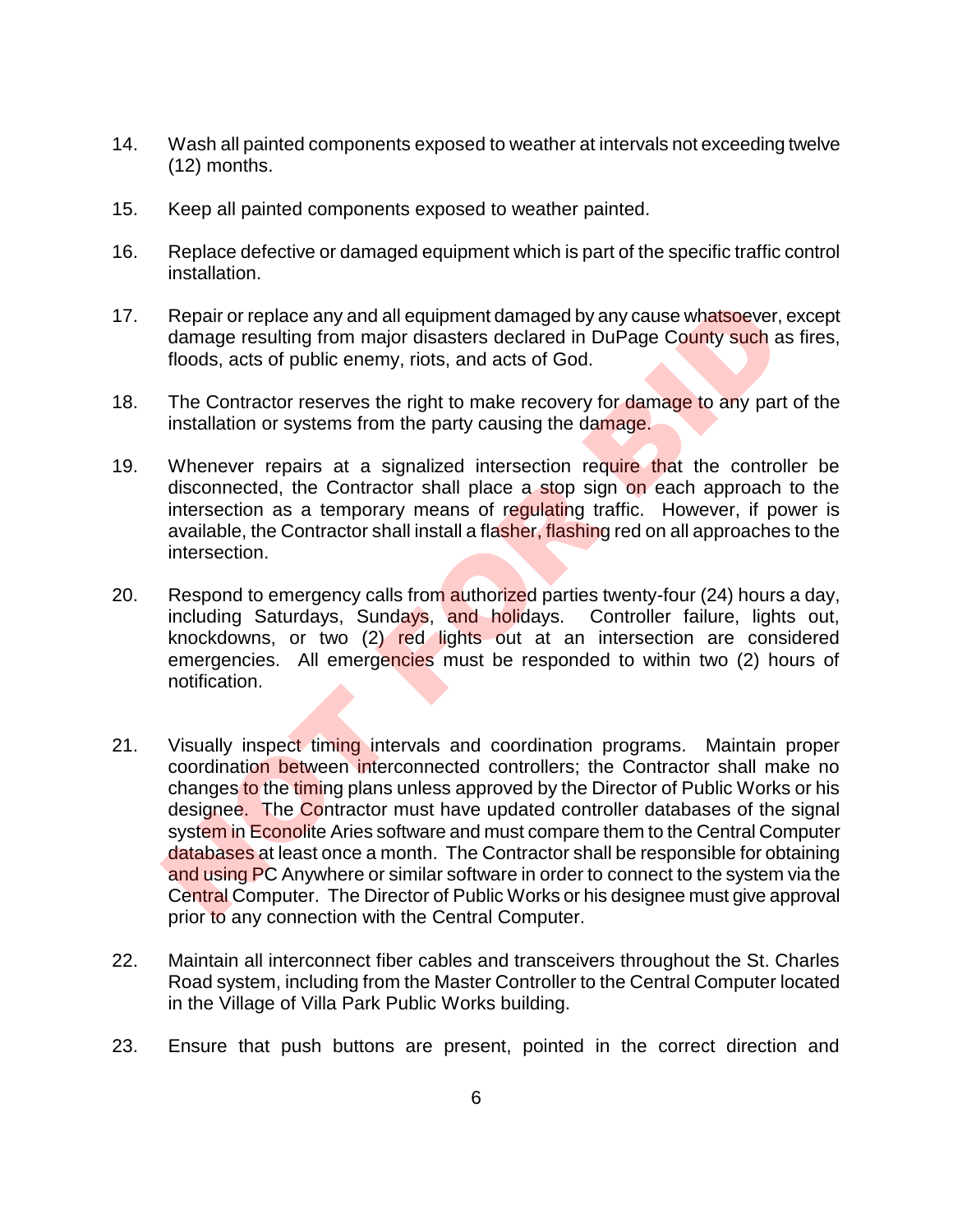functioning.

- 24. Ensure that Emergency Vehicle Preemption Equipment is present and functioning. Contractor shall notify the Public Works Director or his designee or Fire Department when not working or missing.
- 25. All conflict monitor units shall be tested annually. Documentation of each test shall be given to the Public Works Director or his designee.
- 26. The Contractor's system monitoring functions shall include, but not be limited to, the reception of telephone calls from the Central Computer and the storing, displaying, and acting upon any reported events alarms, equipment failures, and operational exceptions. The Contractor shall program the system so that they will be able to receive all system alarms, events and messages. The Contractor's system monitoring functions shall include, but not be limited reception of telephone calls from the Central Computer and the storing, dispendent and actrig upon any reported events alarms, equipment failur
- 27. Any additional traffic control intersections may be added to this contract at the unit price shown in the agreement.
- 28. Village must be provided with a twenty-four  $(24)$  hour emergency number where contractor can be reached at all times of day or night.
- 29. Contractor must carry all necessary property damage and liability insurance involving the operation of the signals.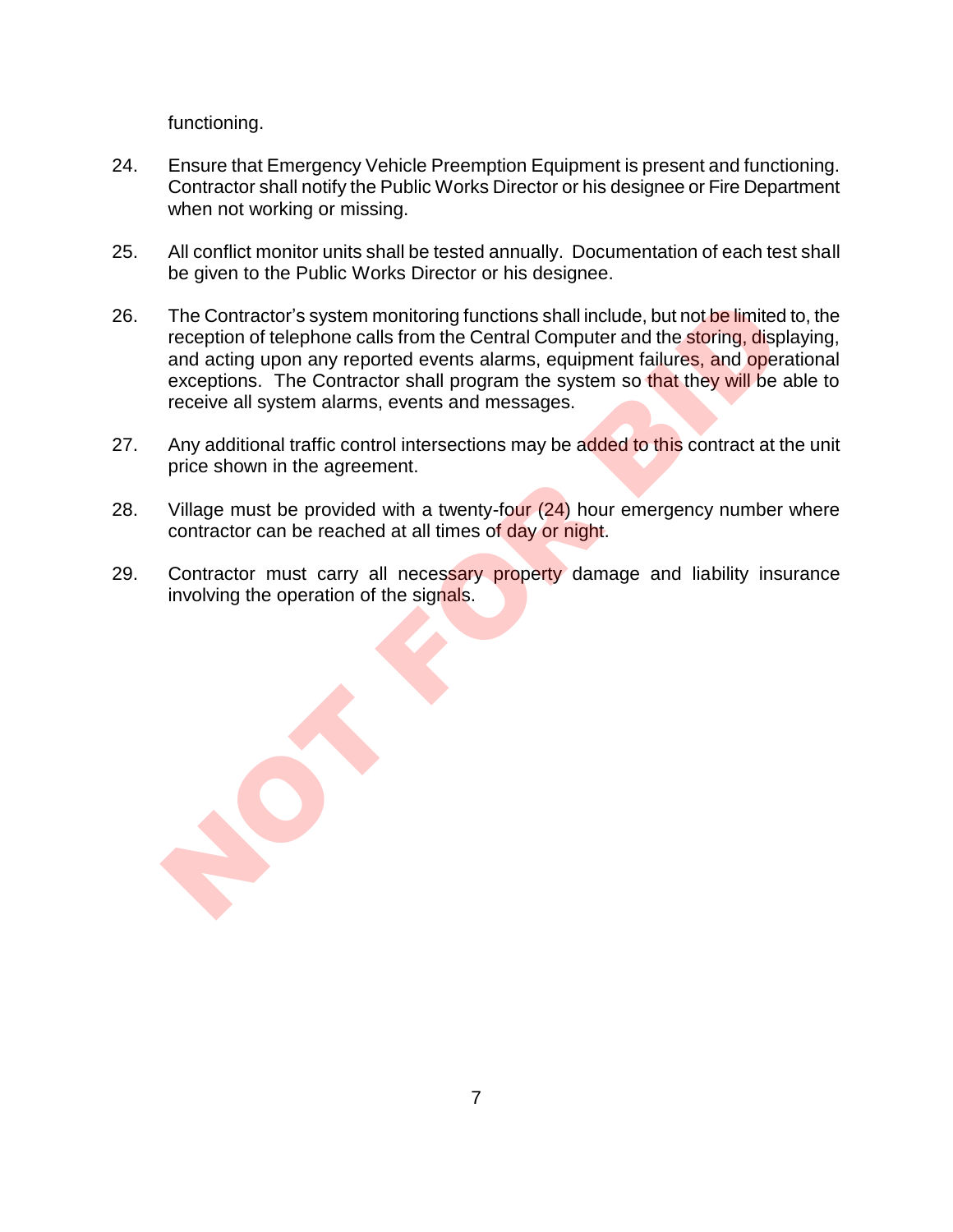#### **INSURANCE REQUIREMENTS**

Indemnification. Contractor, individually and for its employees, agents and assigns, and heirs, executors and administrators thereof, (hereinafter collectively referred to as "Contractor"), expressly waives any and all rights or claims for damages, other than rights or claims for intentional tort or willful and wanton misconduct, which the Contractor may have against the Village of Villa Park, its officers, employees, representatives, agents, successors, assigns and attorneys and other than the obligations expressly agreed to by the Village of Villa Park in the other provisions of this document. Contractor shall indemnify, defend and hold harmless the Village of Villa Park, its officers, employees, agents, representatives, successors, assigns and attorneys from and against any and all claims, actions, suits, liability, loss, damage, judgments and expenses including, without limitation, reasonable investigation, legal expenses and attorneys' fees, arising out of or related in any way to this agreement, other than the obligations and liabilities expressly agreed to by the Village of Villa Park as contained in this document. executions and animismators direct interior in the prime to the mean the contractor"), expressly waives any and all rights or claims for damages, ofthe r hand the contract casors, assigns and attomeys and other than the ob

Insurance. Contractor agrees at all times to provide Public Liability and Property Damage insurance, naming the Village as an additional insured, in the following amounts:

> Comprehensive General Liability in the amount of \$1,000,000 (one million dollars) combined single limit per occurrence for Bodily Injury and Property Damage. The general aggregate shall be twice the required occurrence limit.

> Comprehensive Automobile Liability in the amount of \$1,000,000 (one million dollars) combined single limit per occurrence for Bodily Injury and Property Damage.

Contractor's insurance coverage shall be primary. Insurance is to be placed with insurers with a Best's rating of no less than A:XIII. Contractor shall provide statutory Worker's Compensation insurance and \$1,000,000 Employer's Liability insurance for its employees. Contractor shall furnish Village with certificates of coverage, evidencing the abovereferenced coverages and limits. The Contractor will also forward to the Village copies of the policy endorsements naming the Village of Villa Park and its officers and employees as additional insureds and indicating that the Contractor's insurance is primary. Contractor shall include all subcontractors as insureds under its policies or shall furnish separate certificates and endorsements for each subcontractor. All coverages for subcontractors shall be subject to all the requirements stated herein related in any way to the subject matter of this Agreement.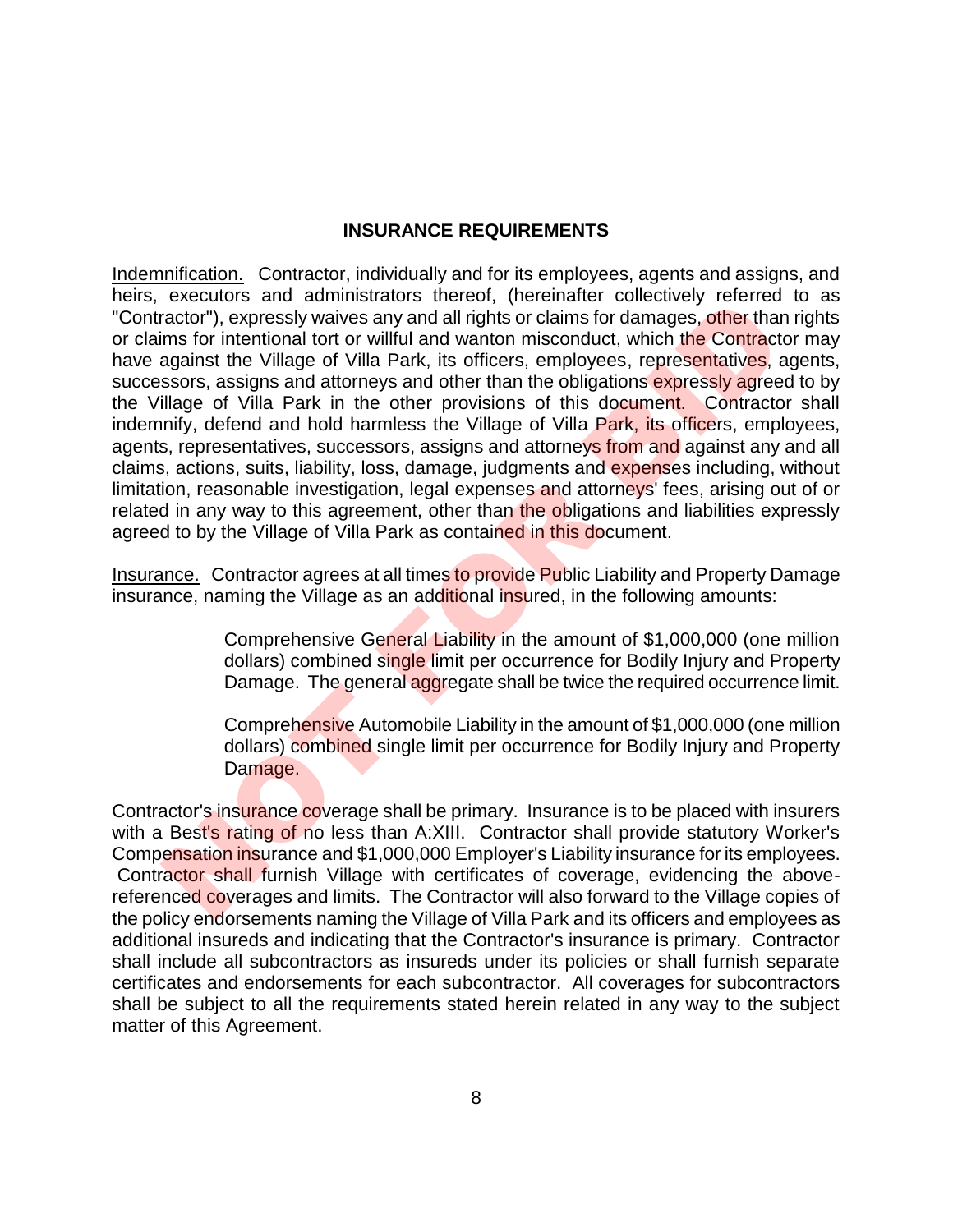#### **PREVAILING WAGES**

Any public works project, (including demolition projects) must adhere to all elements of the Prevailing Wage Act (820 ILCS 130/1-12). Not less than the most recent prevailing wage rate (as determined by the Illinois Department of Labor) must be paid to all laborers, workers, and mechanics performing work under the project.

Adherence to all requirements of the State of Illinois must be followed and Contractor must be familiar with the same in order to perform the public works project required.

A. All laborers, workers and mechanics performing work under the contract must be paid no less than the prevailing rates on wages in the county in which the project is located. The contractor must include the same requirements in its project specifications and contracts for any subcontractors, which, in turn, must write the same requirements into their project specifications and contract for lower tiered subcontractors or suppliers. If the contractor awards work to a subcontractor without a contract or contract specification, the contractor shall provide the subcontractor with a written statement indicating that not less than the prevailing rate of wages shall be paid to all laborers, workers, and mechanics performing work on this project. ence to all requirements of the State of Illinois must be followed and Contract<br>inliar with the same in order to perform the public works project required.<br>A. All laborers, workers and mechanics performing work under the c

B. The contractor and each subcontractor must make and keep, for a period of not less than three years, records of all laborers, mechanics and other workers employed by them on the project. The records must include each worker's name, address and telephone number when available, social security number, classification or classifications, the hourly wages paid in each pay period, the number of hours worked each day, and the starting and ending times of each work day. Upon seven business days notice the contractor and each subcontractor shall make available for inspection these records to the Owner.

The contractor and each subcontractor must submit monthly a certified payroll to the public body in charge of the project. The certified payroll must consist of a complete copy of the required records, listed above, except the starting and ending times of each work day. The certified payroll must also be accompanied by a statement signed by the contractor or subcontractor representing that: (i) such records are true and accurate; (ii) the hourly rate paid to each worker is not less than the general prevailing rate of hourly wages required by the Wage Act; and (iii) the contractor or subcontractor is aware that filing a certified payroll that he or she know to be false is a Class B misdemeanor.

C. The most recent Prevailing Wage Rate Determination for DuPage County is attached to and incorporated in the Contract Documents. Revisions of the following Prevailing Wage Rates are made periodically by the Illinois Department of Labor. These rates may be accessed by computer at http://www.state.il.us/agency/idol/rates/rates.htm. As required by the Prevailing Wage Act any and all such revisions supersede the Owner's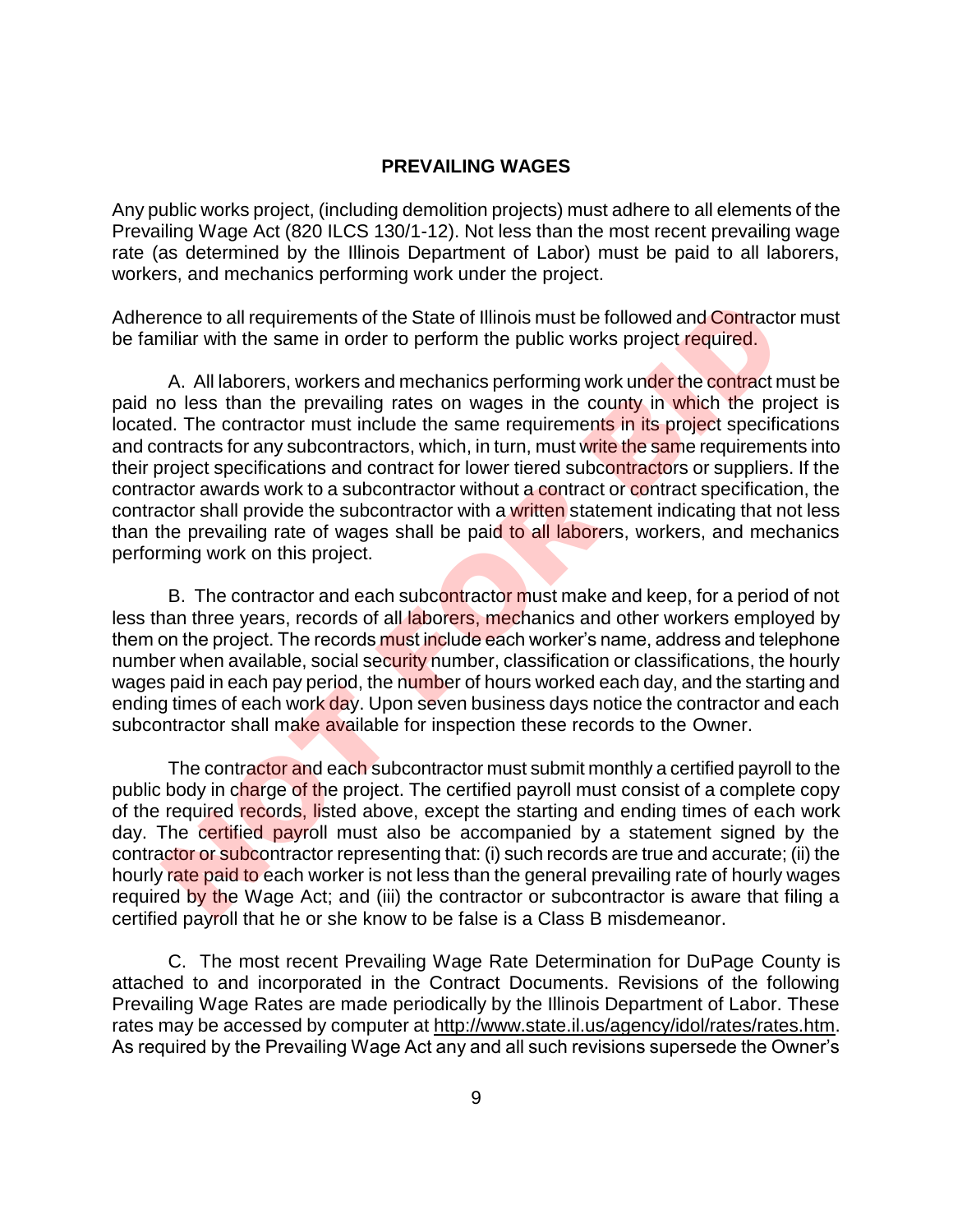March determination. Bidders and contractors performing work on this project are responsible for determining the applicable prevailing wage rates at the time of bid submission and performance of the Work. Failure of a bidder/contractor to make such determination shall not relieve it of its obligation in accordance with the Contract Documents.

By its execution of a contract with the Owner, contractor, acknowledges and agrees that the foregoing notice of periodic revision to the prevailing wage rates satisfied any obligation of the Owner to notify the contractor of any such revisions to the prevailing wage rates during the term of the contract.

D. The Illinois Department of Labor maintains a list of contractors and subcontractors found to have disregarded their obligations to employees under the Act. The list includes contractors and subcontractors who on two separate occasions within five years have been determined to have violated the Act.

No contract may be awarded to a contractor or subcontractor appearing on the list, or to an entity in which the contractor or subcontractor has an interest, until four years have elapsed from the date of the publication of the list. Please note that this list is available on the IDOL website at http://www.state.il.us.agency/idol/listing/debar.htm.

E. All contractors' and subcontractors' bonds shall include a provision as will guarantee the faithful performance of such prevailing wage clause as provided by this contract/specification or by other written instrument.

#### **Applicable laws and regulations**.

Contractor agrees to comply at all times with all applicable laws, ordinances, and regulations of the Village of Villa Park, County of DuPage, State of Illinois, and United States Government. This Agreement is subject to and governed by the Rules and Regulations of the Illinois Fair Employment Practices Act. Contractor agrees and warrants to comply with all applicable local, state and federal laws concerning prevailing wage rates and all local, state and federal laws and requirements regarding equal employment opportunities. The laws of the State of Illinois shall govern this contract. of the term of the contractor of any such revisions to the prevailing wage<br>the term of the contract.<br>D. The Illinois Department of Labor maintains a list of contractor<br>tractors on the contracts and subcontractors who on tw

The Village and the Contractor each binds itself and its partners, successors, executors, administrators, and assigns to the other party of this contract and to the partners, successors, executors, administrators, and assigns of such other party in respect to all covenants of this contract. Neither the Village nor the Contractor shall assign, sublet, or transfer its interest in this contract without the prior written consent of the other, and then only if the assignee, sublessee, or transferee countersigns and agrees to the provisions of this contract.

Notices. All notices or communications provided for herein shall be in writing and shall be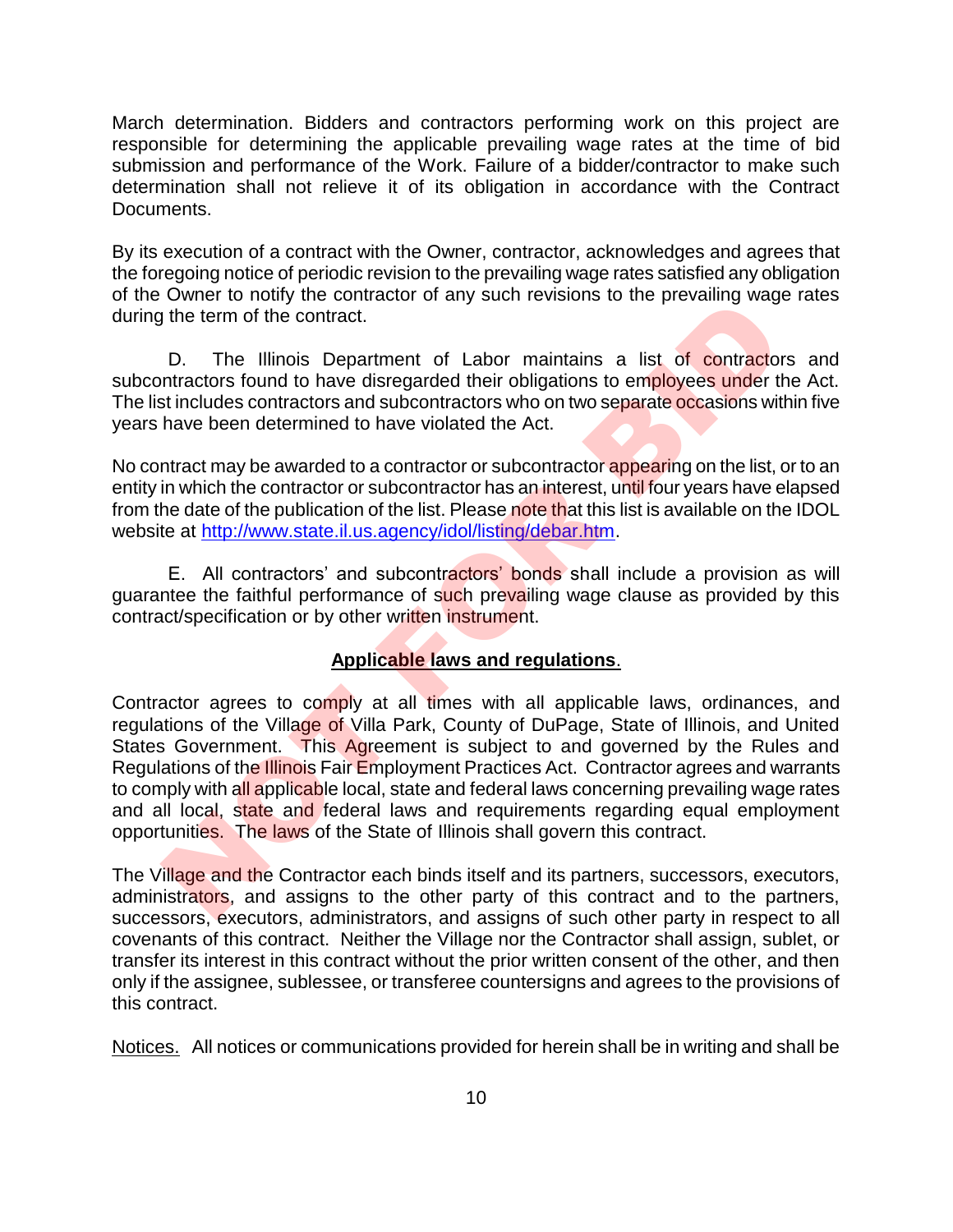delivered to Village or Contractor either in person or by United States mail, via registered mail, return receipt requested, postage prepaid, addressed to the Village as follows:

> Village of Villa Park 20 S. Ardmore Villa Park, Illinois 60181 ATTN: RISK MANAGER

with copies to:

VILLAGE OF VILLA PARK Department of Public Works 11 W. Home Avenue Villa Park, Illinois 60181 ATTN: PUBLIC WORKS DIRECTOR WILLAGE OF VILLA PARK<br>Department of Public Works<br>11 W. Home Avenue<br>ATTN: PUBLIC WORKS DIRECTOR<br>ATTN: PUBLIC WORKS DIRECTOR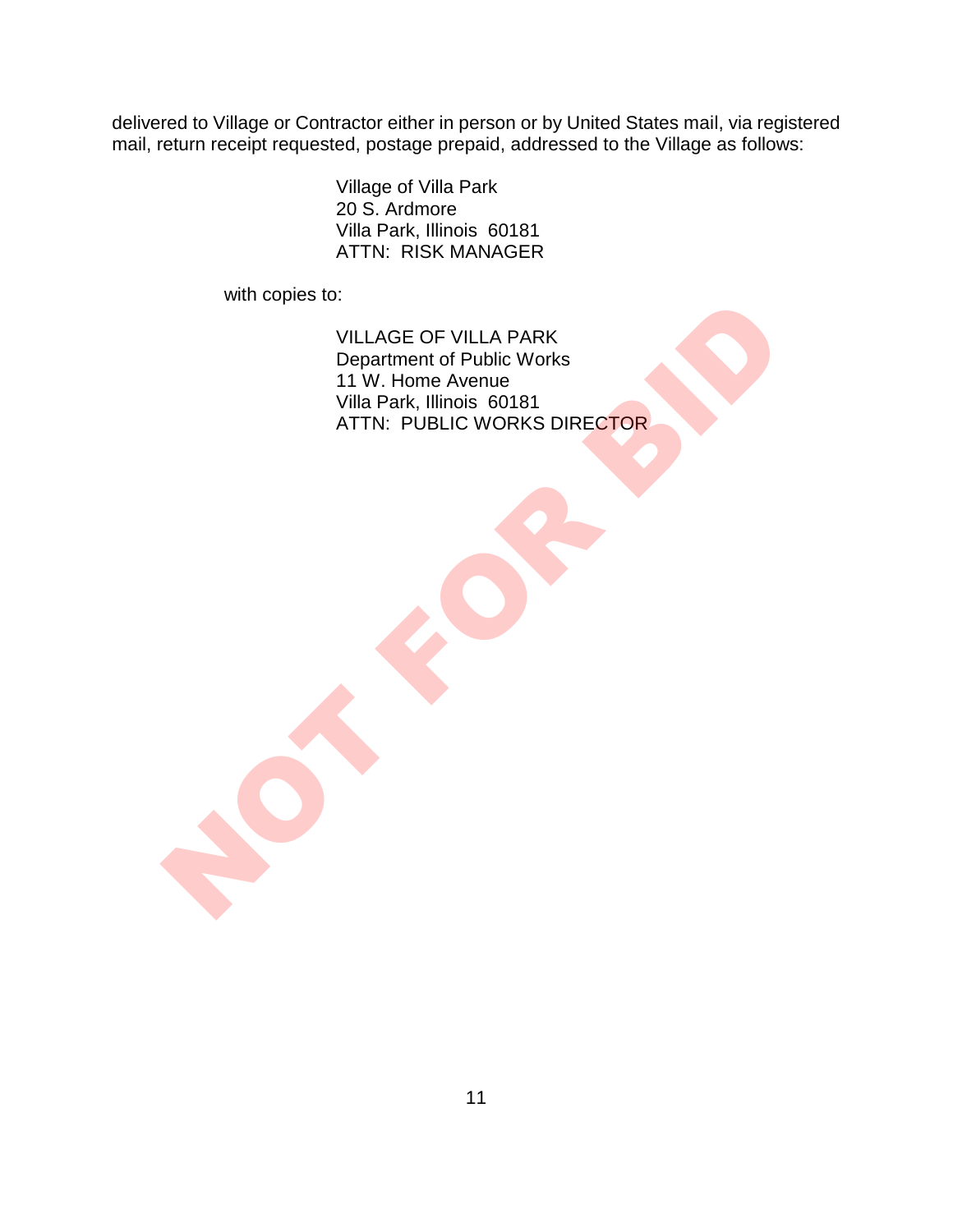#### **BID PROPOSAL SHEET**

BIDDER HAS READ SECTION ENTITLED "REQUIREMENTS FOR TRAFFIC SIGNAL MAINTENANCE INCLUDING ALL RELATED EQUIPMENT FOR THE INTERSECTIONS OF ST. CHARLES ROAD & WESTMORE AVENUE, ST. CHARLES ROAD & ADDISON ROAD, ST. CHARLES ROAD & ARDMORE AVENUE, AND ST. CHARLES ROAD AND VILLA AVENUE. BIDDER'S PROPOSAL REFLECTS COMPLIANCE WITH ALL ITEMS (NUMBERS 1 THROUGH 29).



(TELEPHONE No.) (FAX No.)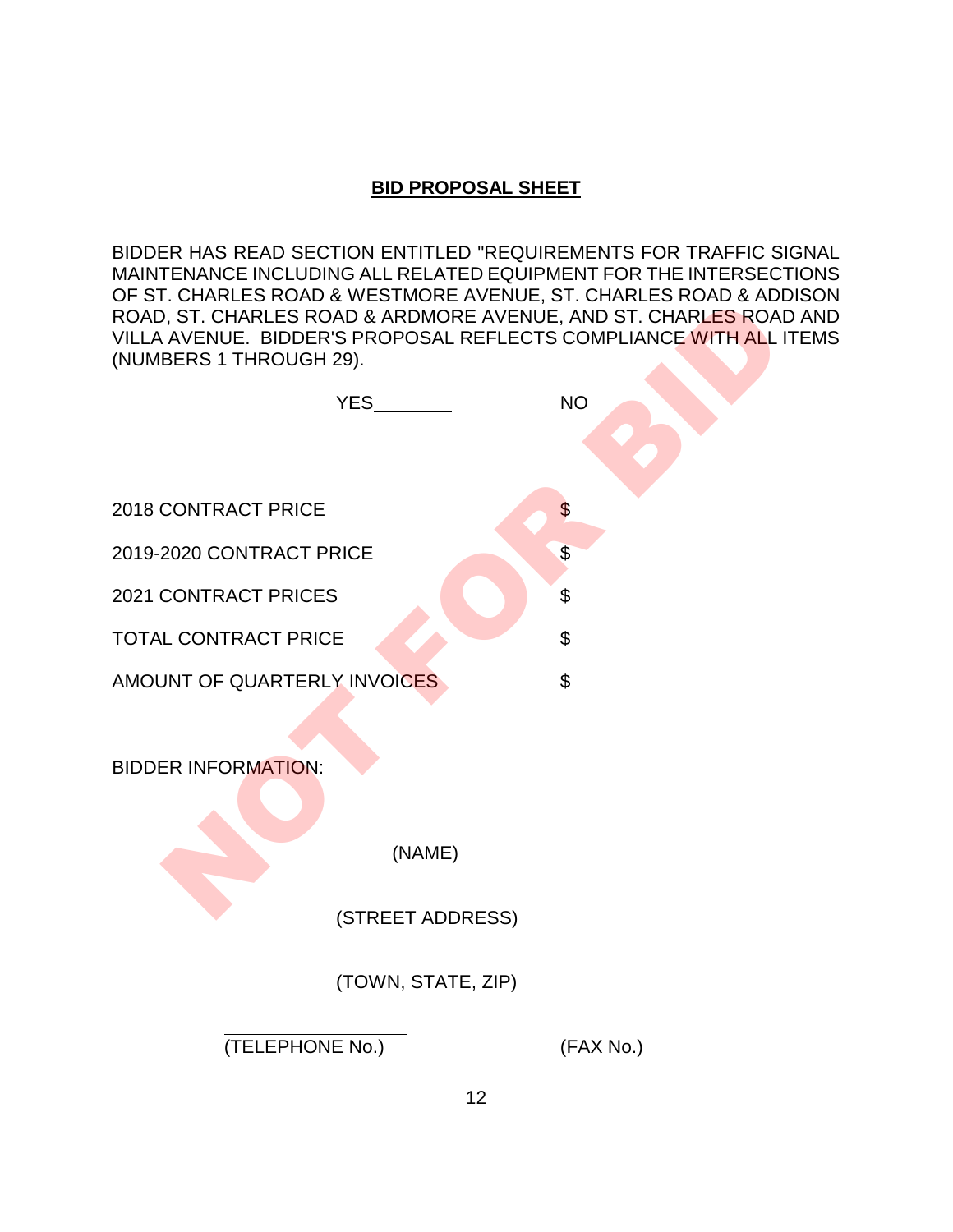#### **CONTRACT**

THIS CONTRACT is dated as of the day of in the year 20 by

and between the VILLAGE OF VILLA PARK, ILLINOIS (hereinafter called OWNER) and (hereinafter called CONTRACTOR). OWNER and

CONTRACTOR, in consideration of the mutual covenants hereinafter set forth, agree as

follows:

#### **ARTICLE 1 - WORK**

CONTRACTOR shall complete all Work as specified or indicated in the Contract Documents. The project for which the work under the Contract Documents is generally described as follows: **2018 TRAFFIC SIGNAL MAINTENANCE CONTRACT.** CONTRACT is dated as of the <u>exactor and the year 20</u><br>
etween the VILLAGE OF VILLA PARK, ILLINOIS (hereinatter called OWNE<br>
(hereinatter called CONTRACTOR). OWNER and<br>
TRACTOR, in consideration of the mutual covenants here

#### **ARTICLE 2 - CONTRACT TIME**

The maintenance of the traffic signals as described in the Contract Documents is for a three year period running from October 1, 2018 through September 30, 2021.

#### **ARTICLE 3 - CONTRACT PRICE**

OWNER shall pay CONTRACTOR for work in accordance with the Contract Documents in current funds as shown in the Bid Form as accepted by OWNER.

#### **ARTICLE 4 - PAYMENT PROCEDURES**

CONTRACTOR shall submit quarterlyl invoices to OWNER based on total contract amount. These invoices shall be processed in a timely manner.

#### **ARTICLE 5 - CONTRACTOR'S REPRESENTATIONS**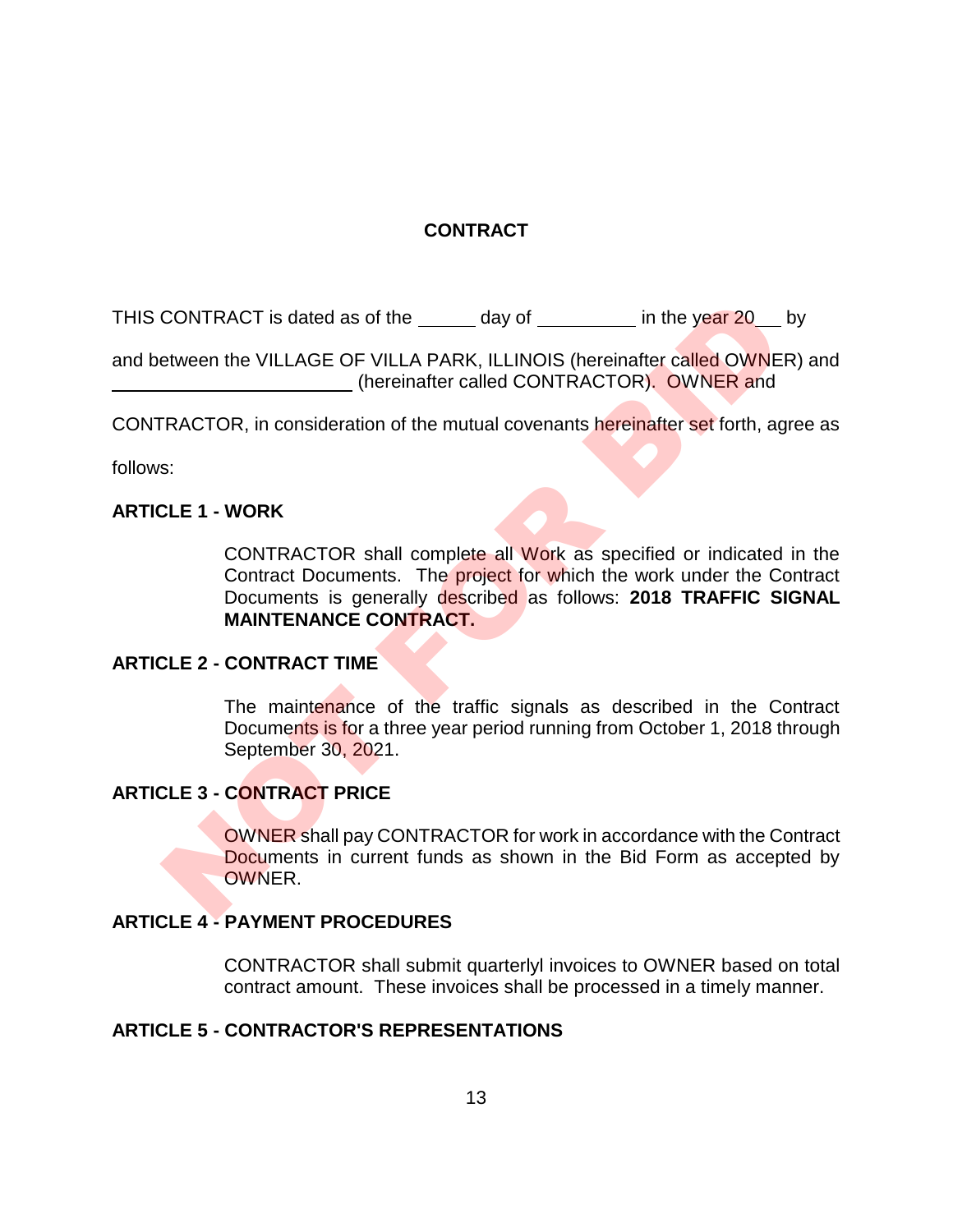CONTRACTOR makes the following representations:

CONTRACTOR has familiarized itself with the nature and extent of the Contract Documents, work site locality, and all local conditions and Laws and Regulations that in any manner may affect cost, performance or furnishing of the Work.

#### **ARTICLE 6 - CONTRACT DOCUMENTS**

The Contract Documents which comprise the entire Contract between OWNER and CONTRACTOR concerning the work consist of the following:

- 1. Advertisement for Bids
- 2. Instructions to Bidders
- 3. Requirements of Maintenance Contract
- 4. Wage Rates
- 5. Insurance Requirements
- 6. Contractor's Bid
- 7. This Contract
- 8. Addenda

There are no Contract Documents other than those listed above in this Article 6.

#### **ARTICLE 7 - MISCELLANEOUS**

No assignment by a party hereto of any rights under or interests in the Contract Documents will be binding on another party hereto without the written consent of the party sought to be bound; and specifically but without limitation moneys that may become due and moneys that are due may not be assigned without such consent (except to the extent that the effect of this restriction may be limited by law), and unless specifically stated to the contrary in any written consent to an assignment no assignment will release or discharge the assignor from any duty or responsibility under the Contract Documents. The Contract Documents which comprise the entire Contract be<br>
OWNER and CONTRACTOR concerning the work consist of the foll<br>
1. Advertisement for Bids<br>
2. Instructions to Bidders<br>
3. Requirements of Maintenance Contract<br>
4.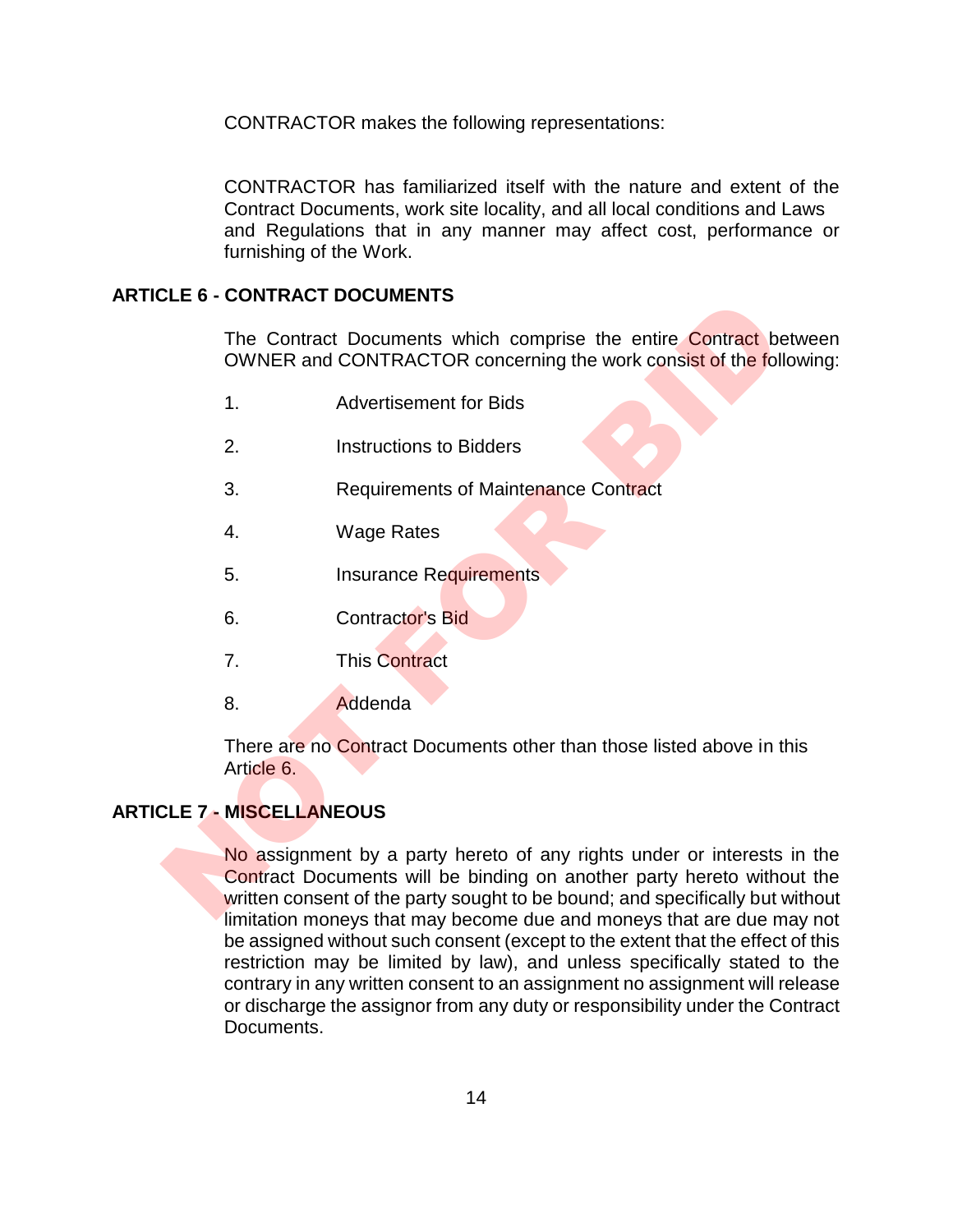OWNER and CONTRACTOR each binds itself, its partners, successors, assigns and legal representatives to the other party hereto, its partners, successors, assigns and legal representatives in respect of all covenants, agreements and obligations contained in the Contract Documents.

**Lacks**, having executed a contract for

(Name of contractor)

**2018 TRAFFIC SIGNAL MAINTENANCE CONTRACT**, with the Village of Villa Park, hereby certifies that said contractor is not barred from executing said contract as a result of a violation of either Section 33E-3 or 33E-4 of Article 33E of Chapter 720 of the Illinois Compiled Statutes (720 ILCS 5/33E-3 and 5/33E-4). (Name of contractor)<br>
(Name of contractor)<br>
2018 TRAFFIC SIGNAL MAINTENANCE CONTRACT, with the Vil<br>
Villa Park, hereby certifies that said contractor is not barred from exact<br>
and contract as a result of a violation of eit

By:

Authorized Agent or Contractor

Subscribed and sworn to before me

this \_\_\_\_\_\_\_\_\_ day of \_\_\_\_\_\_\_\_\_\_\_\_\_\_\_, 20\_\_\_\_\_\_.

Notary Public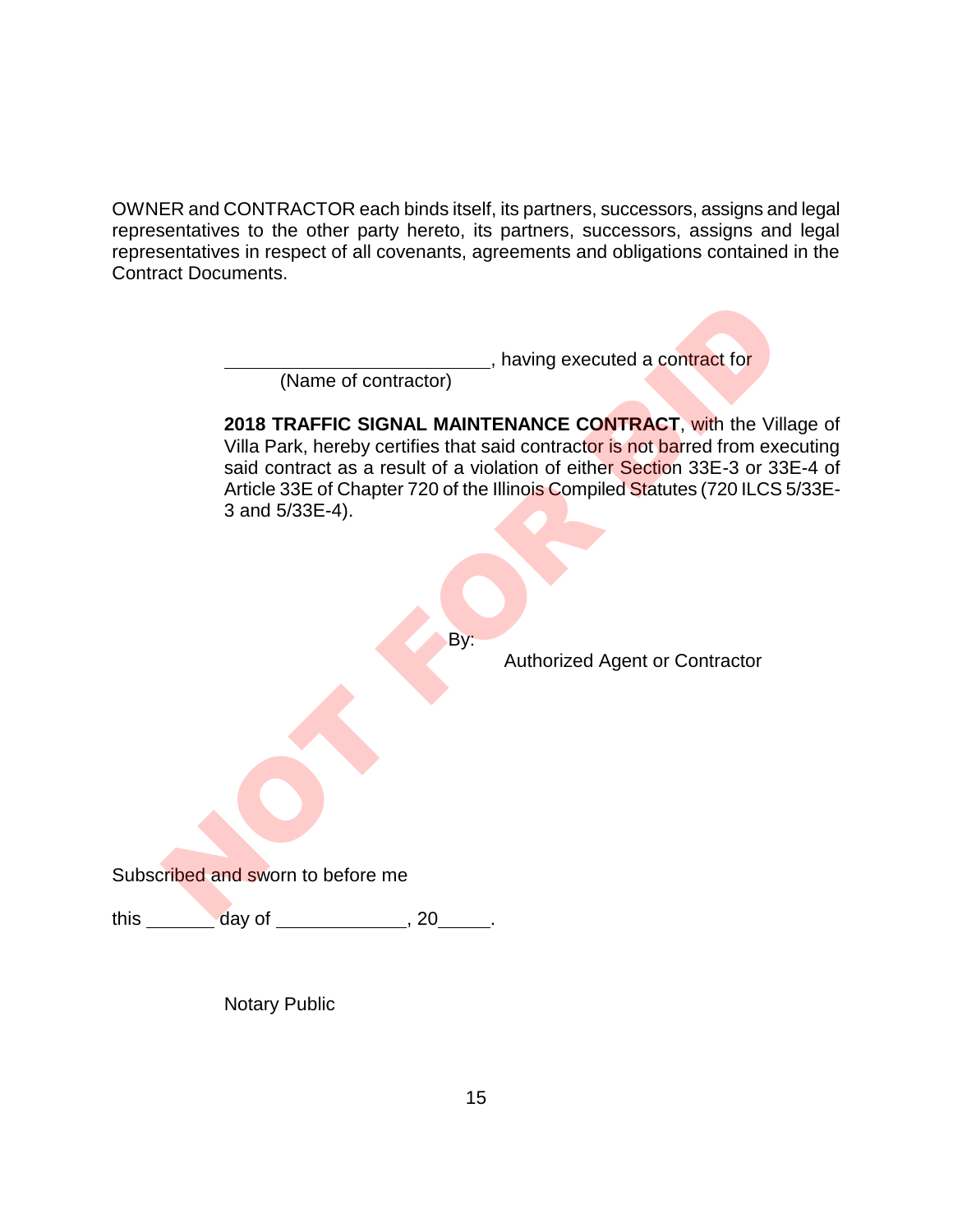IN WITNESS WHEREOF, OWNER and CONTRACTOR have signed this Contract in triplicate. One counterpart each has been delivered to OWNER, CONTRACTOR and ENGINEER. All portions of the Contract Documents have been signed or identified by OWNER and CONTRACTOR or by ENGINEER on their behalf.

| OWNER and OONTHVROTOR OF By ENOINEER OF GIOT DOIT DO |                             |
|------------------------------------------------------|-----------------------------|
|                                                      |                             |
| <b>OWNER:</b>                                        | CONTRACTOR:                 |
| BY:                                                  | BY:                         |
| (CORPORATE SEAL)                                     | (CORPORATE SEAL)            |
| Attest:_____________                                 | Attest:                     |
| Address for giving notices:                          | Address for giving notices: |
|                                                      |                             |
|                                                      |                             |
|                                                      |                             |

License No.

(If required by State or Municipal Law)